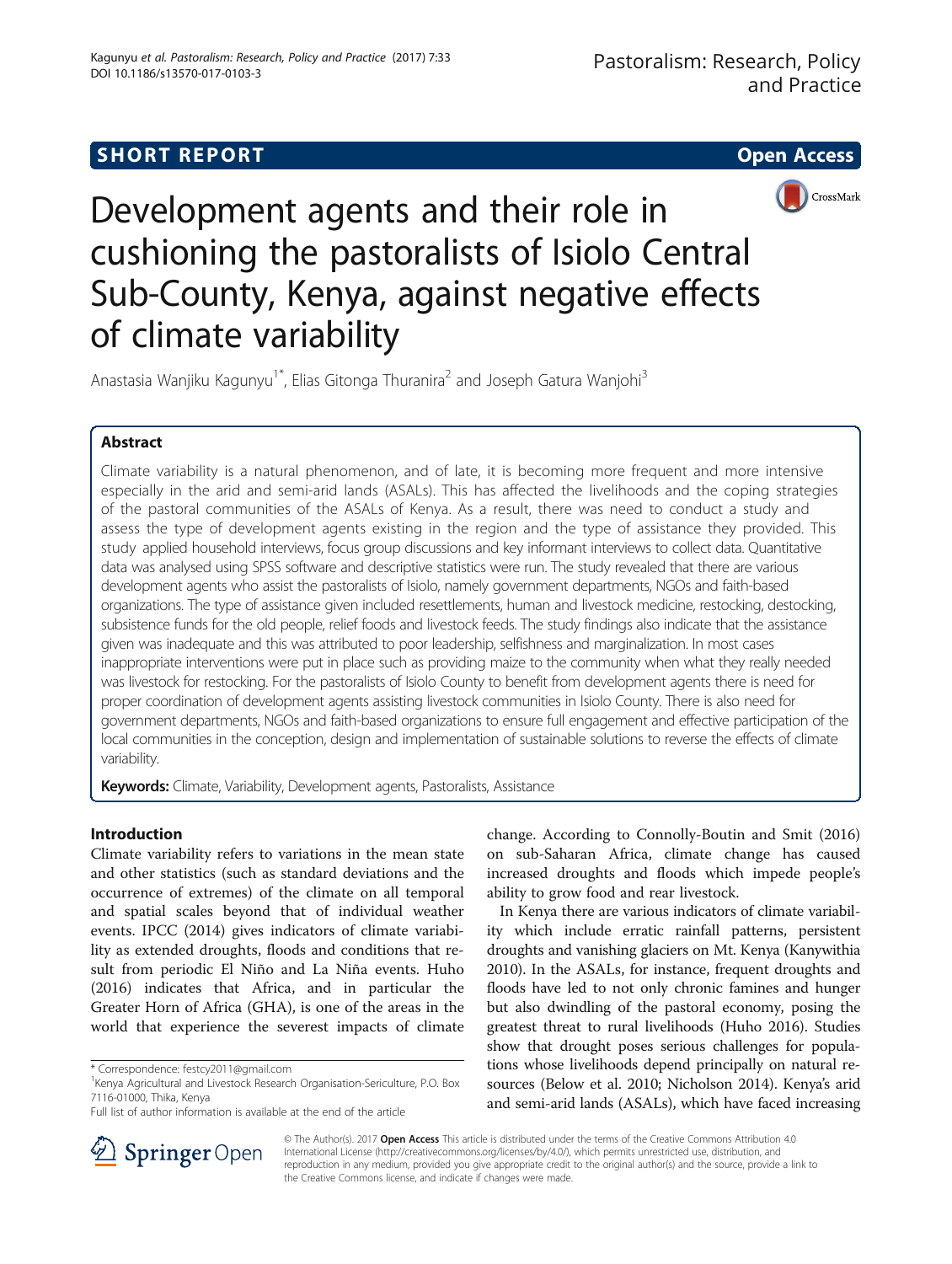drought frequency and intensity since the 1960s, are one of the most vulnerable and drought-prone regions in the country (Nkedianye et al. [2011](#page-5-0)). Despite this exposure and sensitivity to frequent droughts, the pastoral economy in the ASALs of Kenya accounts for 90% of all employment opportunities and 95% of family income and livelihood security (Republic of Kenya [2012\)](#page-5-0). Given the changing global climate, coupled with expected increase in evapotranspiration due to increased temperatures, the ASALs are expected to experience frequent climatic extremes, increased aridity, increased water stress, diminished yields from rain-fed agriculture and increased food insecurity and malnutrition (Thornton and Lipper [2014](#page-5-0)).

Natural disasters such as drought, floods, earthquakes and storms are not new to the arid and semi-arid areas. Traditionally, pastoralists have used indigenous coping strategies to address these disasters (Kimani et al. [2015](#page-5-0)). Their coping mechanisms appear to have worked well since time immemorial but recent studies by Yazan et al. ([2012](#page-5-0)) and Kimani et al. ([2015](#page-5-0)) have shown that climate variability has weakened their coping strategies. This led to the emergence of this study which aimed at assessing whether livestock communities in one of the ASAL areas of Kenya are accessing external assistance and the type of assistance offered.

The study sought to answer the following questions: are there development organizations involved in assisting the pastoralist community in the study site whenever there are climate related disasters? What type of assistance is provided by the development agents? What is the attitude of livestock keepers towards the assistance given?

#### Study site

This study took place in Isiolo Central, a sub-county of Isiolo County situated in northern Kenya. The site was selected by the researcher due to inadequate resources and transport means which would not have been enough to enable the researcher to work in other parts of Isiolo. Isiolo Sub-County is one of the six administrative divisions of Isiolo County and has a population of 70,357 according to the Kenya National Bureau of Statistics report of 2009. This region is inhabited by pastoralists and agro-pastoralists such as the [Turkana](http://www.kenya-information-guide.com/turkana-tribe.html), Borana, Rendille, [Somali](http://www.kenya-information-guide.com/somali-tribe.html) and A[meru](http://www.kenya-information-guide.com/meru-tribe.html) communities, with the Boranas forming the largest portion of the population (G.O.K [2013\)](#page-5-0).

The sub-county is semi-arid since it is hot and dry most of the year. It has two rainfall seasons, the long and short rains, with the long rains coming mainly in March and May while the short rains come between October and November (G.O.K [2012](#page-5-0)). Rainfall is scarce and unreliable, which means it cannot support perennial agricultural crops (G.O.K [2013\)](#page-5-0). The county is covered by vast areas of shrubs and grasslands suitable for ranching.

#### Administrative and political units of Isiolo Sub-County

Isiolo Sub-County has the highest number of wards (five) they include Wabera, Bulla Pesa, Burat, Ngaremara and Oldonyiro (G.O.K [2013](#page-5-0)). The sub-county has an area of 3269  $km^2$  (GOK 2013). The headquarters of Isiolo County is based in Isiolo Central Sub-County. The map of Isiolo shows the location of Isiolo Central Sub-County Figure [1](#page-2-0).

#### Major economic activity of Isiolo Sub-County Livestock production

The major economic activity of the inhabitants of Isiolo Sub-County is livestock production (G.O.K [2005, 2013](#page-5-0)). The livestock reared include cattle (Borana breed), camels, sheep, goats, donkeys and poultry (G.O.K [2012](#page-5-0)). The main mode of livestock production is free range whereby livestock graze and browse freely in the extensive rangeland. Dairy farming is also practised on a small scale along river Isiolo. The dairy cattle comprise crosses of local breeds (Zebu or Borana), with Fresian, Guernsey, Jersey and Sahiwals. The amount of milk produced in the County is not sufficient for the inhabitants and much of the milk consumed in Isiolo town comes from Meru County (G.O.K [2013\)](#page-5-0).

#### **Methods**

This study was cross-sectional in nature, and both qualitative and quantitative methods of data collection were employed. Data were collected using household interviews, direct observation, focus group discussions and key informant interviews. Qualitative data were analysed according to the themes in the research objectives. Quantitative data were analysed using SPSS software.

#### Sample size and sampling procedure

A total of 400 respondents were interviewed. These consisted of 206 men and 194 women. Men are the household heads and women were interviewed in cases where men were not found in the homesteads. To get the respondents, the researcher visited the senior chief of the area who assisted her to identify three villages based on the following reasons: majority of the population being pastoralists, accessibility of the villages and security of the study sites. The villages identified were Kambi Odha, Kambi Mbulle and Kambi Garba. The researcher had initially anticipated using a ready-made household sampling frame from the chief's office to select the respondents, but the area chiefs were reluctant to give named lists of their villages' inhabitants, probably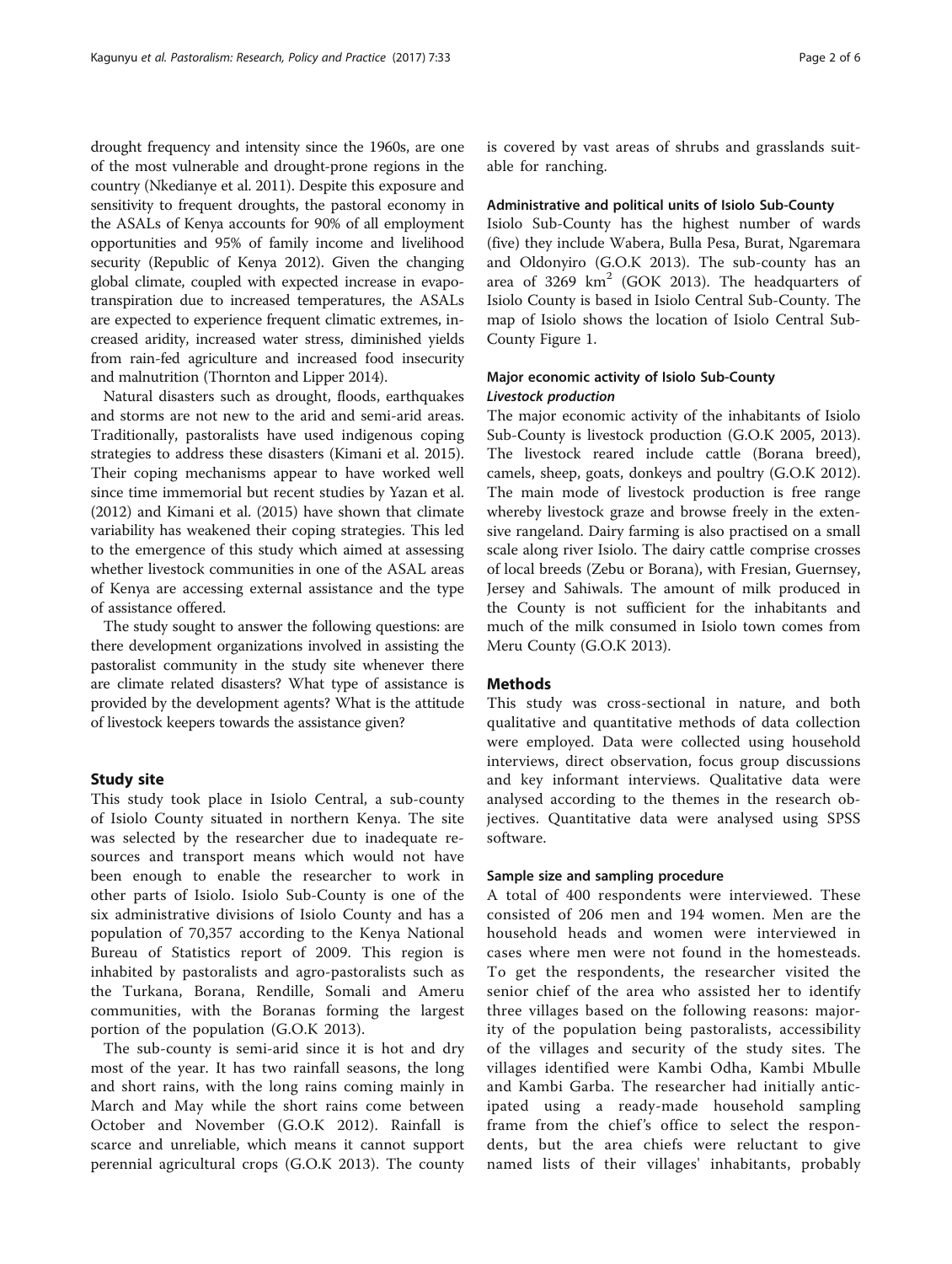<span id="page-2-0"></span>

because of the prevailing insecurity situation at the time of the study.

To arrive at the designated sample size, systematic random sampling was used. Sketch maps of the three villages were drawn, and landmarks in the selected settlements. These included chiefs' camps, shopping centres, schools, churches, mosques and roads. Straight lines were drawn connecting two landmarks, for instance, a land-mark in the north was joined to a land-mark in the south and land-marks in the west were joined to those in the east. Respondents were interviewed along those lines, starting from the first landmark four households were skipped and the fifth household was considered for the interview and this exercise continued until the designated sample size was achieved.

## Household interviews

Household interviews were conducted with household heads, male or female, through the administration of a questionnaire to the respondents. The enumerators were recruited and trained before data collection. Where a household was identified for the interview and the head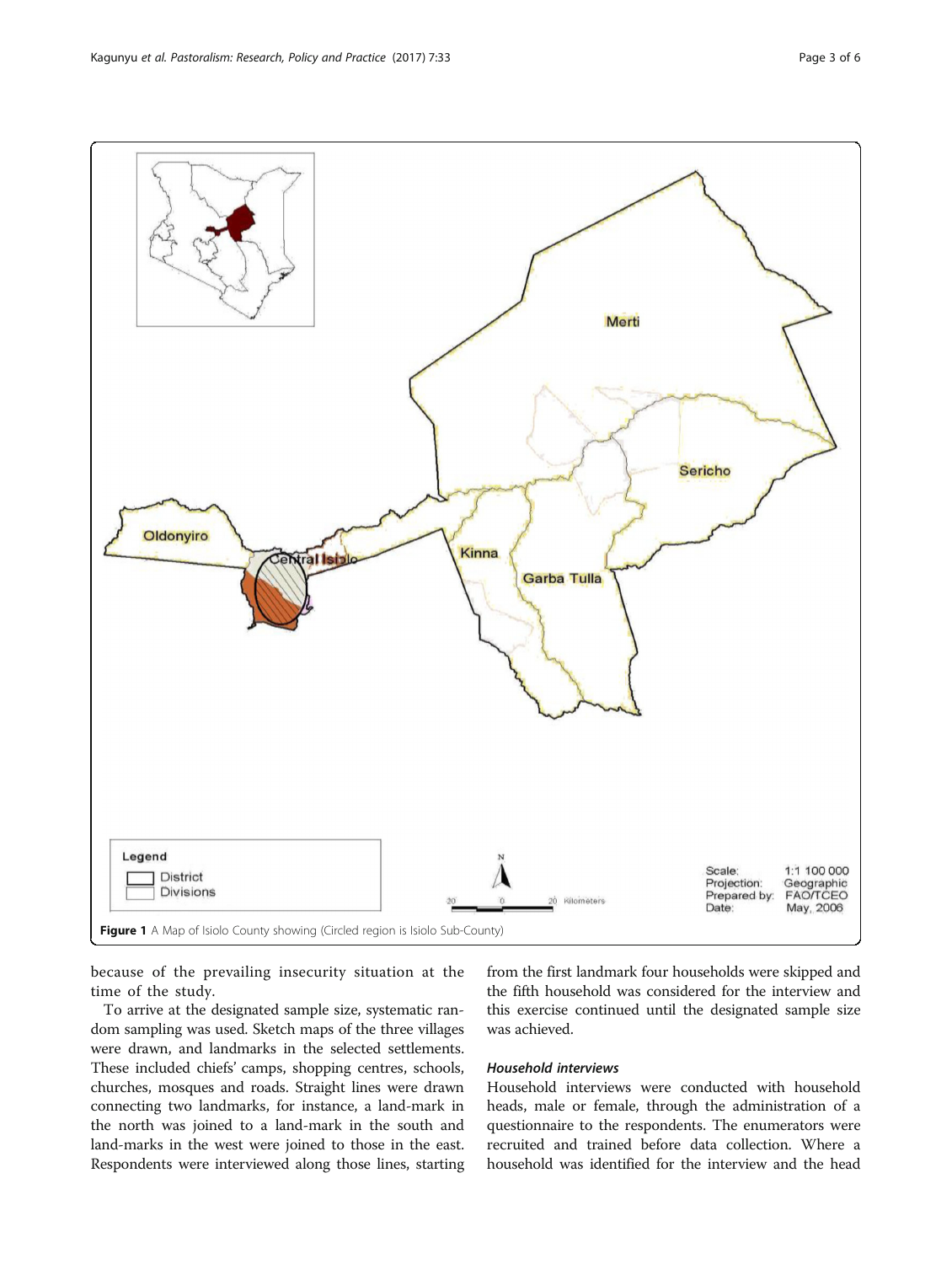was not present at the time of the visit, effort was made to revisit the household until one of them was found and interviewed. The questions answered by household heads were on the external agencies assisting the pastoralists to cope with various disasters, the type of assistance given and whether the assistance given was satisfactory or not.

#### Focus group discussions

The researcher had initially anticipated conducting three focus group discussions, but it was not possible due to insecurity. Therefore, only two focus group discussions were conducted, and each group had 10 participants who were selected purposively. Each group had men and women who were above 45 years of age. The issues discussed included development agents existing in the region, type of assistance given and pastoralists' attitude towards the assistance offered.

#### Key informant interviews

Key informants were selected purposively, focusing on those informants with rich information on the topic and who were willing to share the information in order to increase the scope or range of our data. A total of 12 key informants were interviewed, which included the chief's representative of various villages, the Senior chief for Isiolo Central, a biometrician with Ewaso Nyiro Development Authority, project coordinator from Food for the Hungry International, Livestock officer, Agricultural officer, project coordinator Aridlands, Kenya Forest Service officer, water and irrigation officer and an officer from National Agricultural and Livestock Extension Programme.

#### Data processing and analysis

Data obtained from focus group discussions and key informants were sorted out and interpreted in relation to the research general objective. On the other hand, quantitative data derived from the household interviews were edited, coded and analysed using Statistical Package for Social Sciences (SPSS) software version 20 spreadsheets. Descriptive statistics were run to give frequencies and percentages.

## Results

#### Organizations that give assistance to the pastoralists

The findings study indicated that there are organizations that assisted the community during times of calamities. They include government departments, NGOs and faithbased organizations. The organizations were ranked according to their level of involvement and contributions. A majority (70%) of the respondents said that government departments were highly involved in offering assistance to the respondents whenever they were faced with the negative effects of climate variability. They were followed by 25.7% who ranked NGOs as the second. Faith-based organizations had 3.2%, while 1% of the respondents said that there were no agents which assisted them. Figure 2 gives the external agents which assist the respondents when faced with natural calamities.

## The type of assistance given by government institutions and other organizations

Figure [3](#page-4-0) shows the type of assistance that respondents got from the external agents. Half (50%) of the respondents responded that they were given relief food and feeds for livestock. This was mainly done by the government whenever there were droughts and floods. On the other hand, 22% indicated that they were given medicine, while 17% respondents stated that they were relocated whenever there were floods and ethnic conflicts. Other (7.5%) respondents said that destocking and restocking were another form of assistance given. Destocking programmes were initiated by the government during the time of droughts to avoid massive losses of livestock. Key informants reported that after severe droughts, pastoralists were given a few livestock to build a herd. Government departments, including Aridlands and Ewaso Nyiro Development Authority (EDA), and NGOs were reported as being involved in restocking initiatives. Another 2.5% of respondents stated that subsistence funds are given to the elderly, while 1% indicated that no assistance was given.

#### Respondents' attitudes towards assistance given

The study findings suggest that the government, NGOs and faith-based organizations had made efforts to assist pastoralists whenever they were faced with the negative effects of climate variability. Majority (69%) of the respondents stated that the type of assistance they got was not enough. According to the respondents, the food given was very little, it was never available on time and sometimes it was given after three months. The other problem was that the assistance given sometimes never

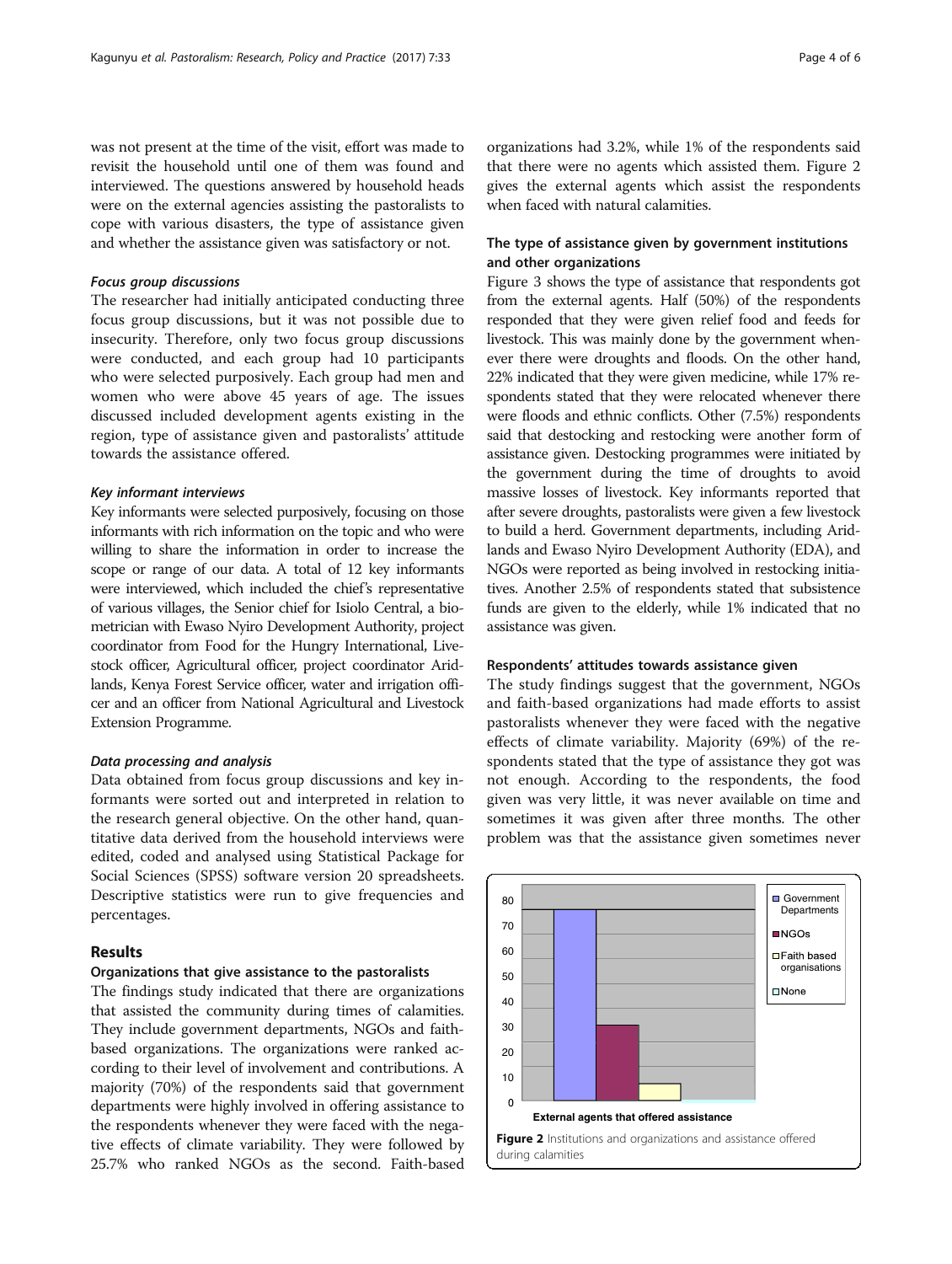

<span id="page-4-0"></span>

reached the intended beneficiaries. Relief food was usually intended for the very poor, but in many cases, the largest share ended up in the hands of the rich. Thirty per cent of the respondents said that the type of assistance given was good, while 1% said that no assistance was ever given.

## Adaptive strategies not implemented on a large scale

Study findings indicate that there were some important adaptive strategies which were not implemented on a large scale. Figure 4 shows that 38.5% of the respondents mentioned water harvesting technologies, 35.5% talked of restocking programmes and 17.8% listed irrigation and agricultural inputs as potentially adaptive strategies. On the other hand, 2.5% of respondents said security is not given the attention it deserves and 2.3% said planting of trees was needed. Lastly, 1.8% of the respondents talked of unemployment. One of the key informants suggested that if a slaughter house was constructed in Isiolo County, it would save livestock losses being encountered by pastoral communities while waiting for the Kenya Meat Commission (KMC) to buy their livestock when they are on the verge of death.



## Respondents' perceptions of why some adaptive strategies were implemented on a limited scale

Various reasons were given by respondents regarding why some suitable adaptive strategies were not implemented on a large scale - these reasons included lack of pastoralist representatives when important decisions were being made—this was stated by 40% of the respondents. On the other hand, 22.3% of the respondents said that this was due to poor leadership and management of government institutions and organizations. They also stated that most of the development agents were corrupt and concentrated on buying vehicles and initiating projects which were not beneficial to the local communities. Another 17.8% of the respondents stated that they were not consulted when development agents were initiating projects. This means development agents used the top-bottom approach when trying to solve climate variability-related problems which is a wrong approach in project implementation. Twelve per cent of the respondents stated that pastoralists were marginalized and that their views were not taken into consideration. Another 6.8% of the respondents stated leaders were not from Isiolo County, and so they were not well versed with the local communities' priorities. Finally, 1.3% of the respondents said that people were not united; hence, they were not in a position to voice their grievances with one voice.

## The most suitable organization to initiate adaptive strategies

Figure 5 shows that the government was ranked highly (75%) as the most suitable agent to initiate suitable adaptive strategies against the negative effects of climate variability in the study area. Twenty per cent of the respondents indicated that NGOs were the best suited, while 5% said that the community was the best suited.

## Conclusion and recommendations

The findings of this study indicated that there are development agents who assist livestock keepers whenever